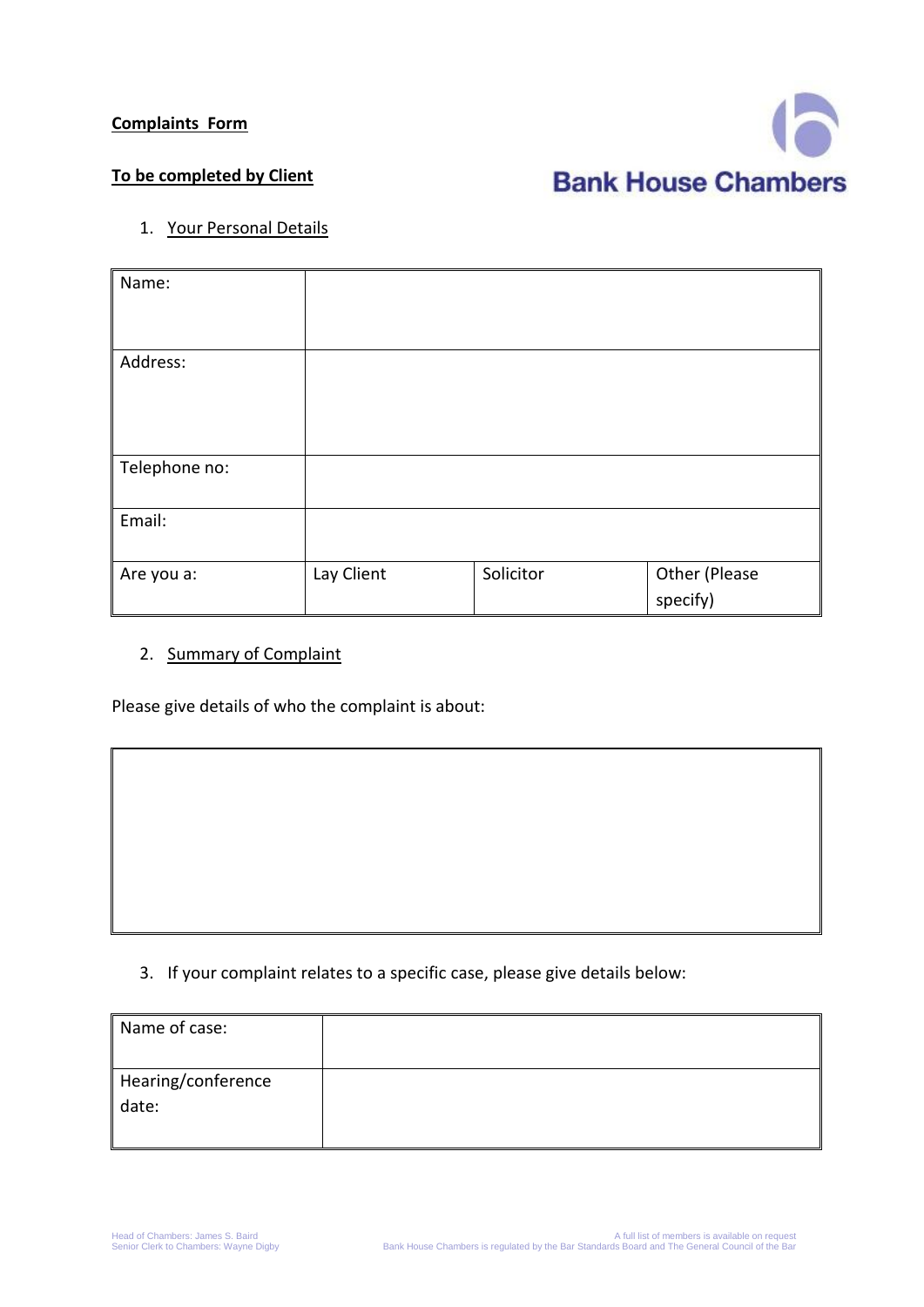

4. Please give details of the complaint in full, continuing on a separate sheet if necessary.